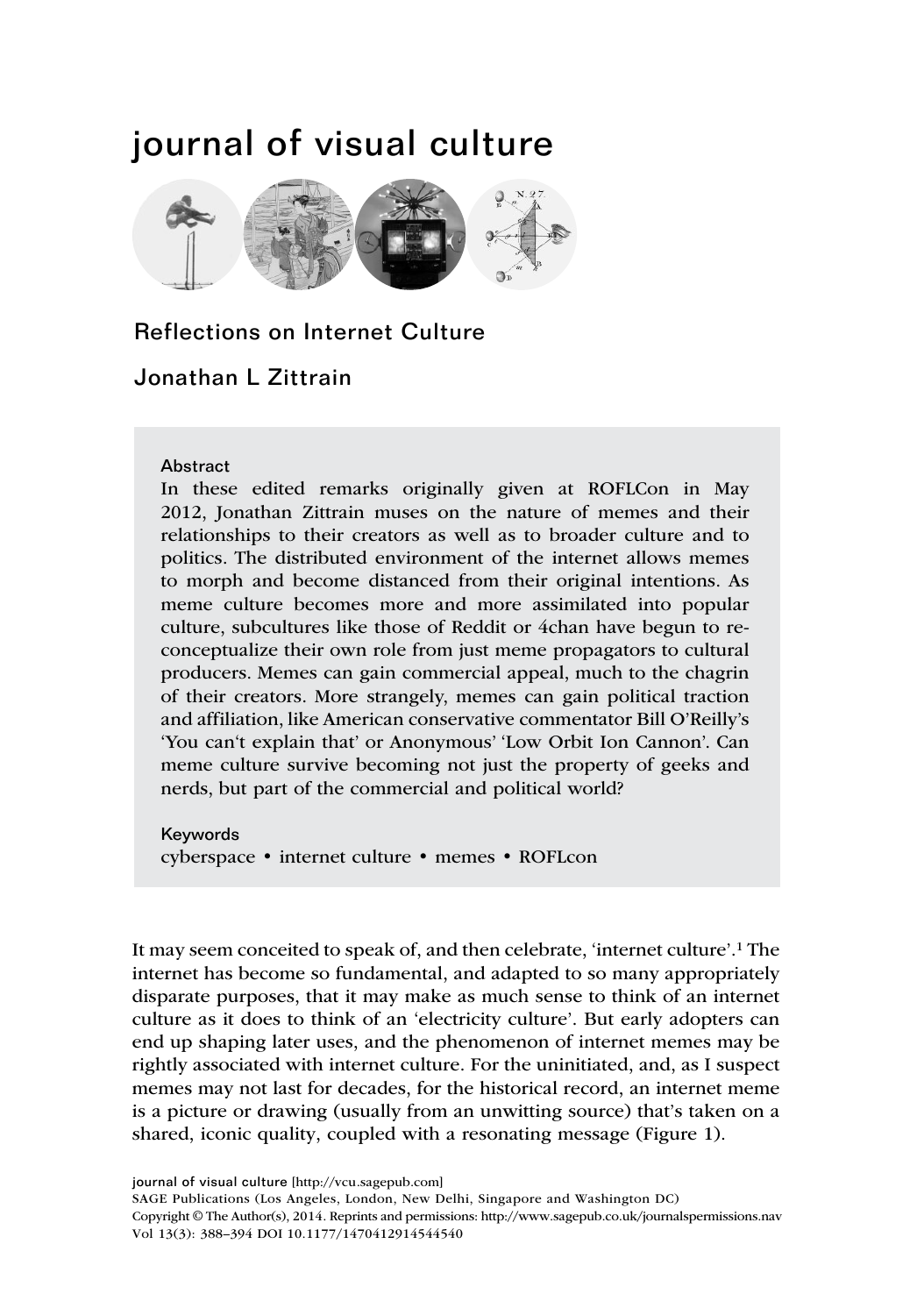

Figure 1 Example of the 'Disaster Girl' meme.

A meme at its best exposes a truth about something, and in its versatility allows that truth to be captured and applied in new situations. So far, the most successful memes have been deployed by people without a megaphone against institutions that often dominate mainstream culture. ROFLCon has played a role. It is an extraordinary gathering of the people who make the web sing, if in an off-key note. And the demographic is one of comparative outsiders. More specifically, there is a large number of people here who were kicked around on the high school playground.

There is some element of this that finds its way into the shaping of internet memes, both in the way that they can have an edge – the change of the vowel from Lols to lulz – and in the way in which memes seek to capture something authentic in the world, including its pathos. At the base of a lot of the memes is an authentic, unguarded, involuntary moment. The communities around internet culture enforce this as a norm. If the authentic kernel that makes a meme relatable leads to commercialized popularity, it can retroactively detract from its authenticity. Pop-culture-inspired fashion retailer Hot Topic experienced this first-hand for daring to feature a memebased t-shirt. The commercialization its use of the meme represented angered Reddit users, who decided to retaliate by giving the meme racist connotations – an operation designed to reclaim it from commercialization by poisoning it. If the Redditors weren't going to have it, no one was going to have it.

'Disaster girl' – featured in the sample meme above – is a perfect example of unsought fame of a sort. She is not superimposed in the photo. She is actually standing in front of that house. The element of authenticity that this photo captures so well, though, means there is a real person implicated as it starts to go viral. In this case, Zoe, pictured, and her dad didn't mind, and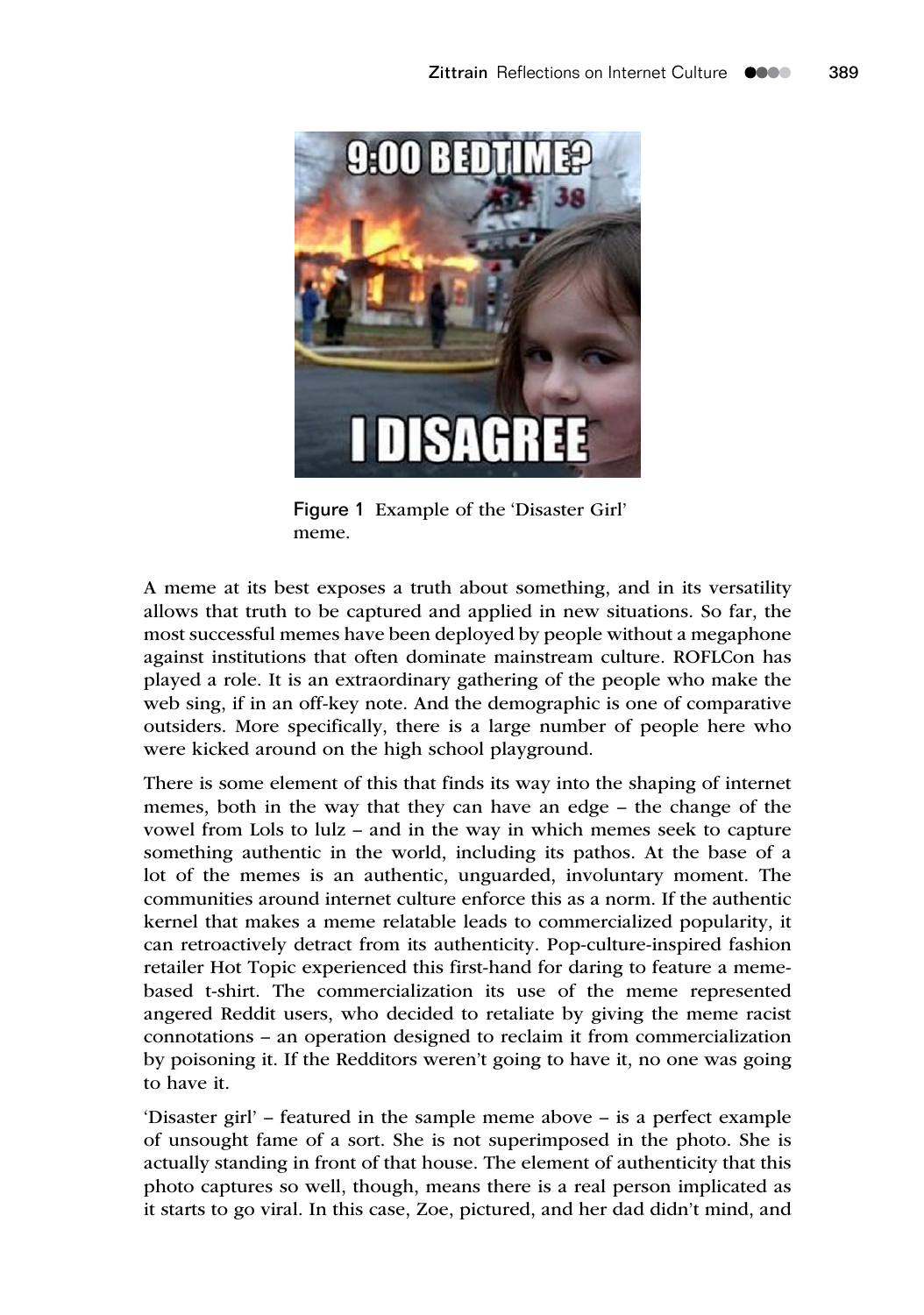there is something about that we like – we are pleased to see her embrace her inadvertent success.

It is one thing to be famous for being a serendipitously adorable little girl, but it's quite another to be Star Wars Kid, who gained notoriety for embarrassing himself as an awkward teenager to the tune of 28 million hits on YouTube. The video of him wielding a golf ball retriever as a doublebladed lightsaber was, so far as he knew, footage that would be completely private. He didn't realize when he turned the borrowed camcorder back in at his school that the footage was still on it, or that his so-called friends would put it online. Star Wars Kid did not want this kind of fame – this was not an ambivalent lottery. This was, 'I did not buy a ticket. I do not accept the prize.' In response, Star Wars Kid turned to the court system, and filed a host of lawsuits against the school, the kids, their parents, etc., contributing in part to the drama that made this an interesting story. As it turned out, the saga was notable enough to warrant a Wikipedia page, but there was a question about whether or not to name him. His name is clearly part of the story, but should the Wikipedians respect his clear desire to dissociate himself from this unwanted attention?

The discussion of whether to identify Star Wars Kid unfolded on the talk page with a wonderfully earnest, non-ironic back and forth on whether or not it is right for Wikipedia, a knowledge depository of record for humanity, to have his name in it. Ultimately, through Wikipedia's own utterly byzantine decision-making process, they concluded that the name would not be included, despite the fact that the mainstream media had named him several times. To alert would-be editors, a strict message was placed on the page explaining that any addition of a real name would be reversed immediately. Remarkably, most of the people who had been arguing in favor of including the name fell into line once the decision was made. I cannot help, as a law professor, but respect Wikipedia's development of the concept of procedural due process. Users upheld the decision, despite their disagreement with it. I think there are ways in which we can build an infrastructure of meme propagation that, like Wikipedia's discussion over the identification of Star Wars Kid, is capable of acknowledging and respecting preferences of the real people impacted by these virtual phenomena. [Note: at the time of this talk, Wikipedia editors had decided to include Star Wars Kid's name in its article on the phenomenon after he spoke to the press about his experience ten years later.]2

In September 2007, the venerable 'List of the Day' blogspot site featured an entry of awkward family photos.<sup>3</sup> One of them, before disappearing from the post entirely, had substituted for its image: 'Image removed at request of owner'. It's not clear what realistic legal action the subject of the photo would have to force its removal – unless, perhaps, in copyright. Most likely the owner simply expressed an interest in having it removed, and the person running the site deemed that reasonable. There were enough funny images above and below that the site didn't need this particular one. Whether or not the transaction unfolded that way, we should develop technologies to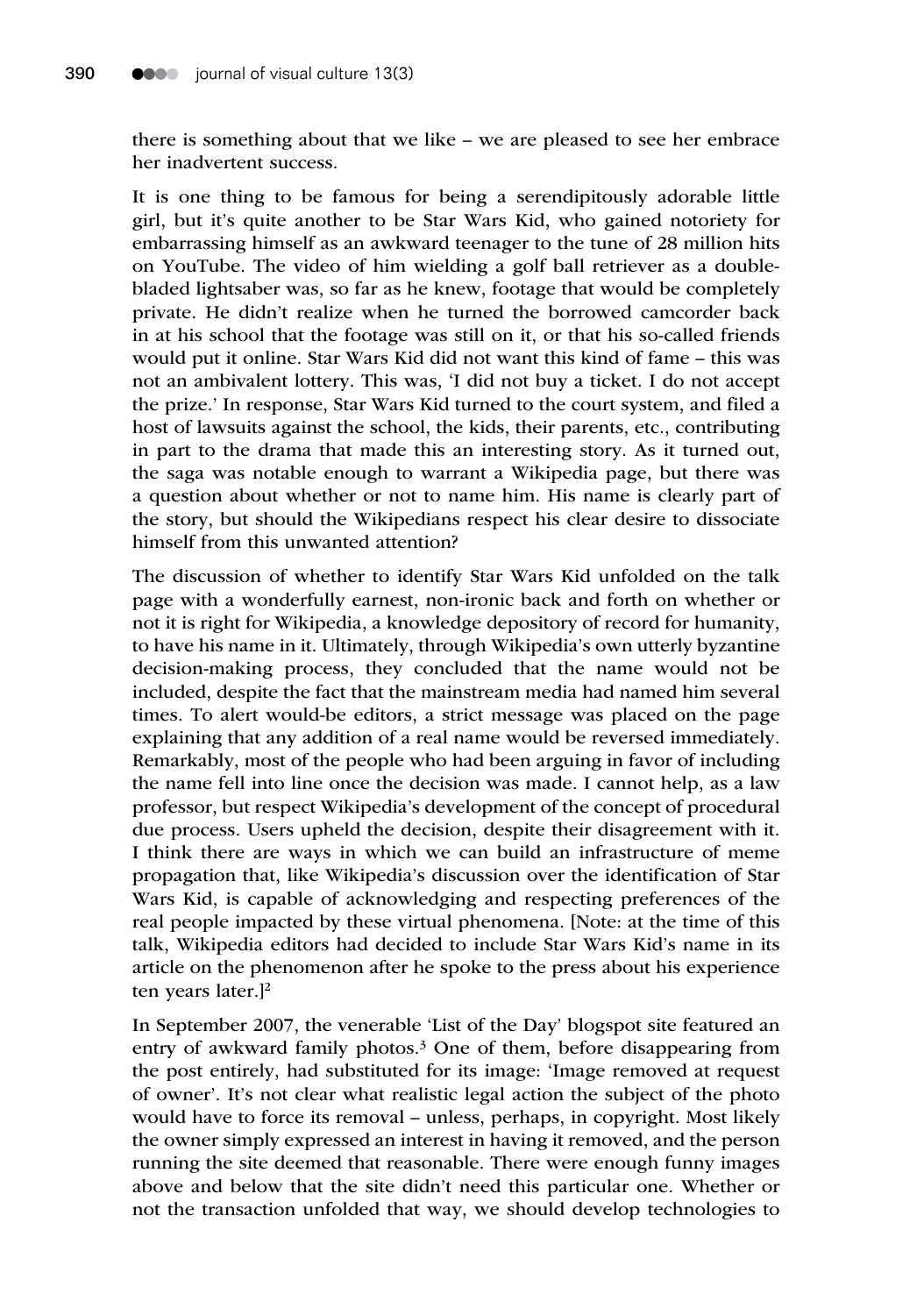facilitate such discussions. We can develop an infrastructure native to the web and its most common applications that allows the subject or creator of an object or meme to declare something about it and her relationship to it, and then lets people choose to respect it or not (see Zittrain, 2014).

Something akin to this already exists in the realm of web-crawlers. Robots. txt is a little file on a website that indicates to search engines and other robots what subdirectories the owner would prefer they not crawl. This is not a digital rights management tool, as it is not seeking to bar uses through technological fiat. The use of robots.txt does not represent a legal claim, and it is not grounded in any official internet standard. Rather, it amounts to a polite request, one that Google, Microsoft, and Yahoo all respect. Courts, in turn, are utilizing robots.txt when they put documents online. They want to make the documents publicly available, but do not want to enable anyone to pull up an entire court record by simply searching a name.

Something akin to this system would be great in an offline context as well. Imagine being able to wear some form of identifier, perhaps with an associated RFID tag, that would indicate to a camera – think Google Glass and its successors – that you would prefer not to be recorded, giving the photographer a chance to decide whether to respect your request. Again, this is not about DRM or censorship – the photographer can still choose to ignore the request. It's about understanding that there is an ethical dimension – that there are ingredients on the input side with impacts on the output side, and that it might be worth giving people a chance to respect the balance therein.

The story of Star Wars Kid is the story of an online phenomenon having an undesirable offline impact. But sometimes, real-world impact is sought by communities that overlap with the ones originating memes. One of the best examples of action in this online/offline space occurred when the WikiLeaks website was hit by DDoS attacks, and Anonymous, a network of hacktivists, began pro-Wikileaks attacks in response. It was serious, in that the attacks really brought down websites, but it was also so clearly ironic. Take the main tool Anonymous hackers used: it was called the Low Orbit Ion Cannon. It proved to be quite an effective DDoS weapon of choice, despite its preposterous name.

If this tool had been designed non-ironically – if it were named The Website Destruction Tool – it might not have gotten as much use. Somehow, the retreat into irony, being serious while not taking oneself seriously, is what lends internet culture its power and force. The old guard of the hacker community took a different stance. The famed hacker club 2600 put out a press release saying that it condemns DDoS attacks because they value freedom of speech, and DDoS, whether for or against anything, should never be a tool.

Shortly after the attacks, security firm HBGary Federal stepped forward, saying it was going to name the members of Anonymous. Anonymous struck back by seizing HBGary Federal's website and posting a message reading: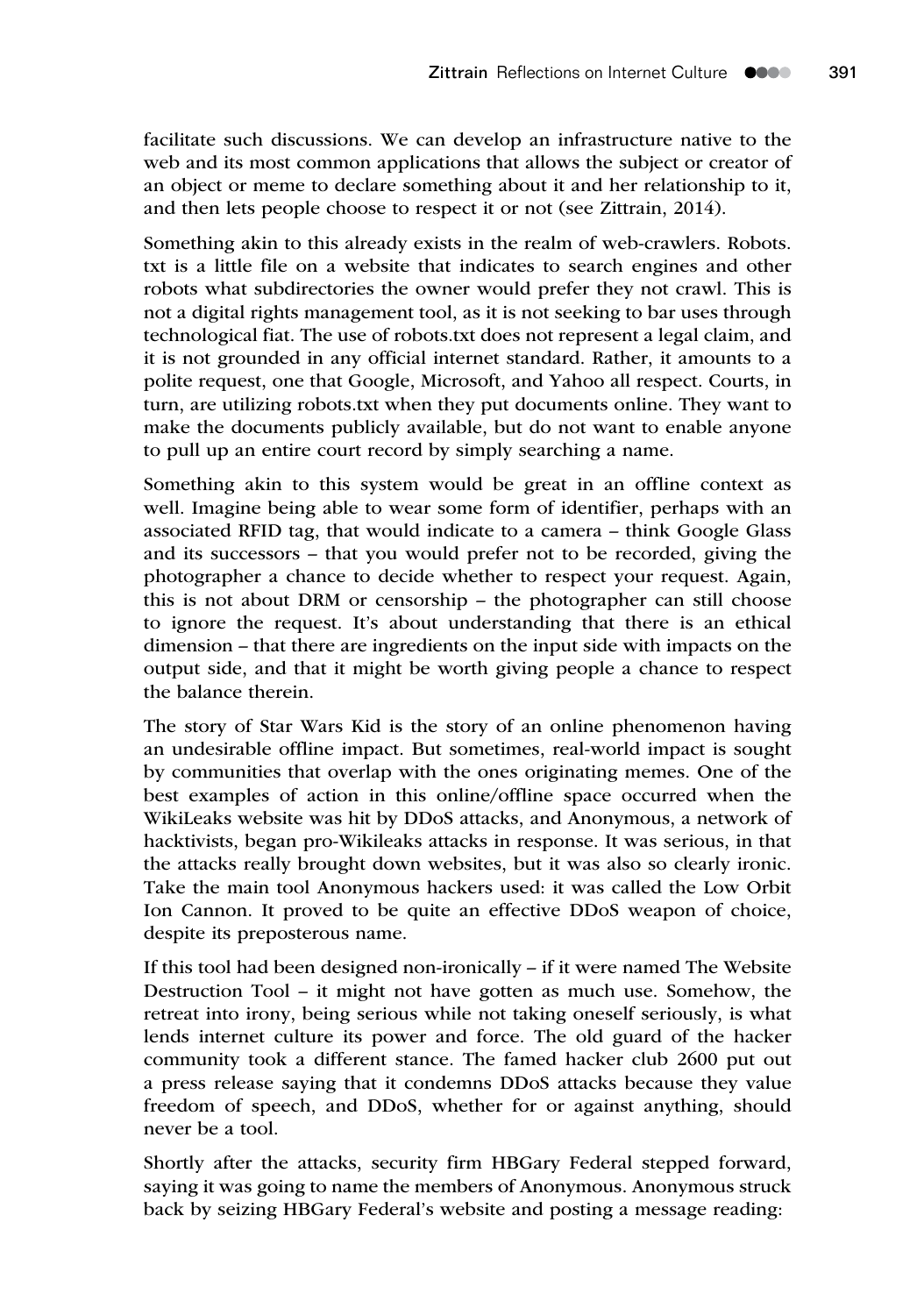You have blindly charged into the Anonymous hive, a hive from which you have tried to steal honey. Did you think the bees would not defend it? Well here we are. You've angered the hive, and now you are being stung.

Serious and playful at the same time.

Such behavior is of a piece with the phenomenon of internet memes, but it will face real-world consequences now that it has extended into the realm of action. But what do authorities that depend, in part, on fear for their power do when the action of online actors falls short of warranting a legal response? These power structures may depend on the sheer force of their own proclamations – rather than on requests based in shared values like the understandings reached among Wikipedia editors when Wikipedia is working well. How vulnerable is that system to the kinds of actions or even ideas that, at their heart, poke fun at things? An old-school example of this might be Charlie Chaplin's *The Great Dictator*, which faced possible censorship in Britain for fear of angering the Nazi regime (see Short, 1985). (The outbreak of war mooted the issue.)

But even as we see examples of real-world consequences from online activity, the two still feel dissociated. Take, for instance, the concept of 'permanent death'. Distinct from clinical death, which is the technical term for when a real person dies, permanent death is when a character in a roleplaying game dies and cannot reenter the game. Predictably, this feature is becoming less common in games, as players want more lives. The movement away from permanent death leads me to wonder how much people in this zone feel they are partaking in a phenomenon in which they have endless lives – to what extent is there an element of permanence that makes it hard to dissociate the fun of the game from the serious realities of outside life.

Several years ago, there was a wake in World of Warcraft for a player who had died. The character hadn't died – this is clinical death we are talking about. Her friends in her guild chose to hold a wake for her, and they lined up, virtually, to pay their respects. While they were doing so, another guild, Serenity Now, came and (virtually) killed them all.4

Here is permanent death – not clinical death – in the first degree. Did Serenity Now act unethically? It's unclear. The wake was an attempt to take a game and make it real – to recognize that there are living, breathing people behind the characters. While there is something appealing about making that human connection, it certainly remains vulnerable to the criticism that it's just a game and they are taking it far too seriously. It is not easy to resolve the impasse between the authentic and the ironic. But this impasse lies at the heart of internet culture, and lends it its power.

To what extent is this the sort of escapism often sought by those kicked around on the playground? Some who don't get why internet culture should be taken seriously would invoke Corinthians, saying it's time to put away childish things.<sup>5</sup> But there is also CS Lewis's wonderful quote: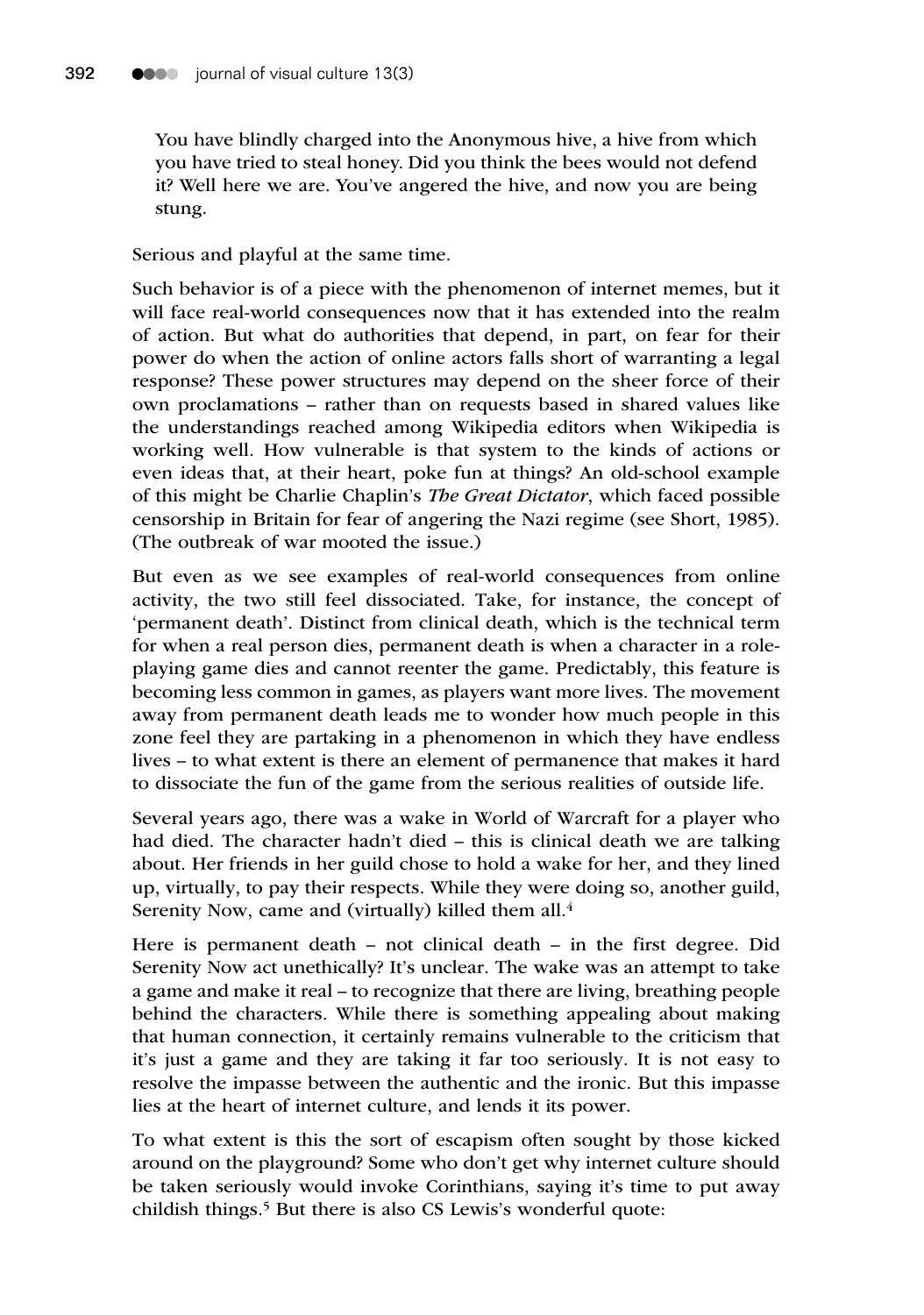When I was ten, I read fairy tales in secret and would have been ashamed if I had been found doing so. Now that I am fifty, I read them openly. When I became a man I put away childish things, including the fear of childishness and the desire to be very grown up.6

To me, the key word there, narrowly beating out childishness, is fear. The bullied geek may learn not to apologize for who he or she is – to acknowledge it, to own it, to say, 'You know what? So be it. This is who I am.' That genuine self-ownership is the least ironic thing I can think of. Granted, internet culture expresses that thought in its own ironic way, but underneath is this declaration that difference is okay: that authenticity is what matters.

How could this force be deployed? In some way, the most countercultural way to deploy it is against the unfunny cynicism of our contemporary mainstream institutions. We always think the world is falling apart. Our religious institutions, our media institutions, and our political institutions all have such deeply embedded cynicism that even individual members of these institutions don't feel they can escape. If you are the CEO of a major news organization, or the chair of a political party, it may not seem apparent that you can do anything to change what even you do not like. In this environment, the actual subversive move is represented by something akin to the Reddit sub-board on random acts of kindness – looking for ways to (semi-ironically) take people one at a time and actually make their lives better.

As the internet grows, memes may not persist. But the phenomenon represents something more than the trivial yuks that appear at first glance, and it points the way to an element of the modern networked sphere that we dismiss or abandon at our own peril: the ability for anyone to reach anyone else without mediation, and for groups to form around shared ideas, expressed in common forms owned by no one and everyone.

#### **Notes**

- 1. This essay is drawn from the transcript of a keynote given by Professor Zittrain on 4 May 2012 at ROFLCon, a convention on internet culture held at [MIT. For a YouTube video of the original talk, see http://www.youtube.com/](http://www.youtube.com/watch?v=_6UbsvmsDyE&feature=share&list=PL2CB3D6908888A8F7) watch?v=\_6UbsvmsDyE&feature=share&list=PL2CB3D6908888A8F7. For further information on ROFLcon, reference http://en.wikipedia.org/wiki/ROFLCon
- 2. For further information on this debate, see the Wikipedia 'Talk' on Star Wars Kid, available at: http://en.wikipedia.org/wiki/Talk:Star\_Wars\_Kid#Name\_ [issue\\_revisited:\\_He.27s\\_out\\_there\\_connecting\\_himself\\_to\\_the\\_incident\\_as\\_an\\_](http://en.wikipedia.org/wiki/Talk:Star_Wars_Kid#Name_issue_revisited:_He.27s_out_there_connecting_himself_to_the_incident_as_an_adult) adult
- 3. http://listoftheday.blogspot.com/2007/09/great-olan-mills-photos.html
- 4. http://www.gamesradar.com/the-wow-funeral-raid-four-years-later/
- 5. The bible quote in question is Corinthians 13:11: 'When I was a child, I used to speak like a child, think like a child, reason like a child; when I [became a man, I did away with childish things.' See http://biblehub.com/1\\_](http://biblehub.com/1_corinthians/13-11.htm) corinthians/13-11.htm